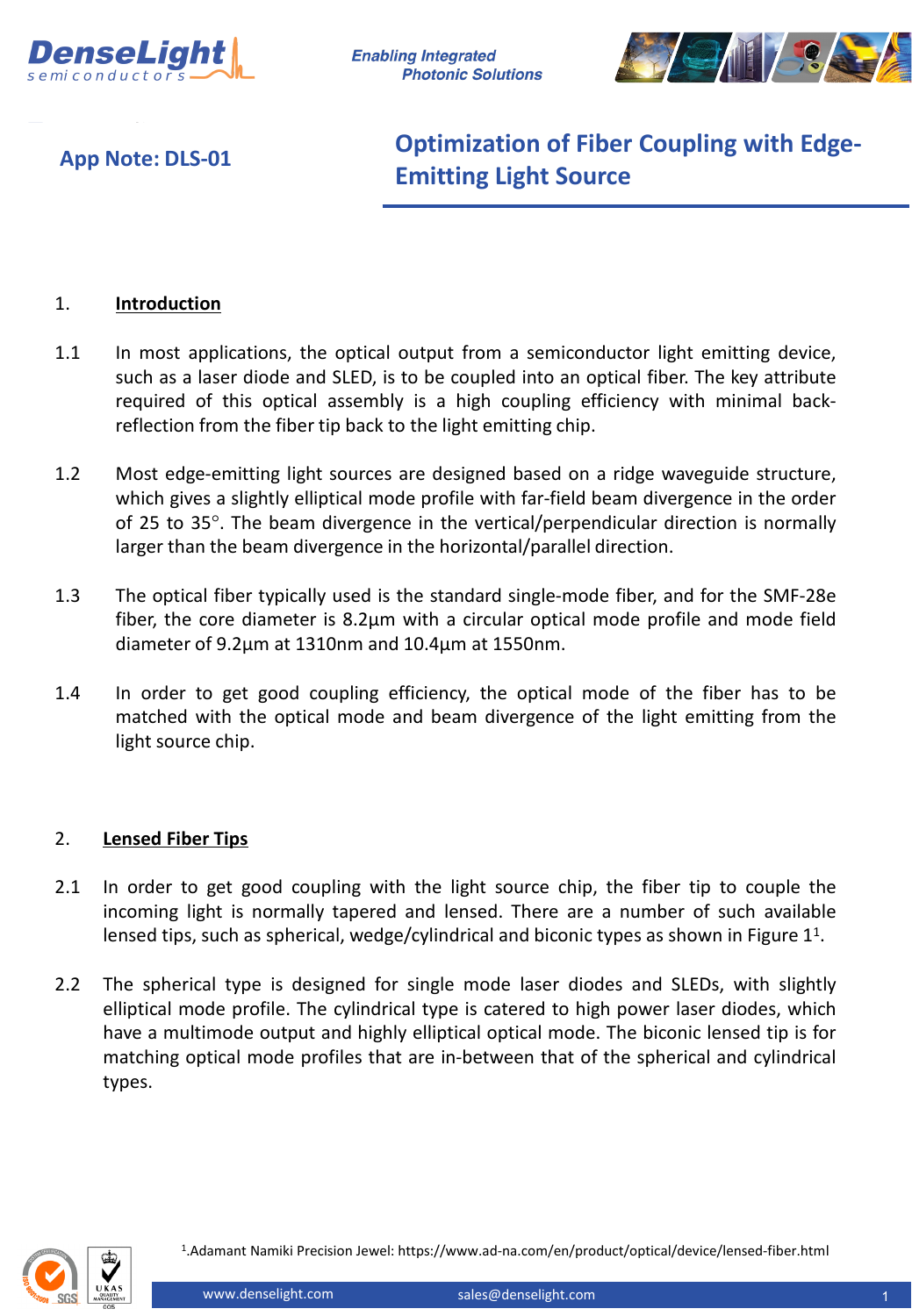



Figure 1: Types of lensed fiber tip (ref: Adamant Namiki)

## 3. **Optimization of Coupling Efficiency**

- 3.1 The achievable coupling efficiency at best optical alignment is determined by the lens radius of the fiber tip and separation between the light emission point and the fiber tip.
- 3.2 Figure 2 shows the coupling efficiency of a spherical lensed fiber at various chip-fiber separations and lens radii. This is for the case of a 1550nm laser diode with beam divergence of 20°  $\times$  20°. It can be observed that for a specific lens radius R, there is an optimal chip-fiber separation to get the best coupling.



Figure 2: Variation of spherical lens fiber's coupling efficiency with lens radius<sup>2</sup>



<sup>2</sup> https://www.ad-na.com/en/product/optical/device/pdf/LensedFiber.pdf